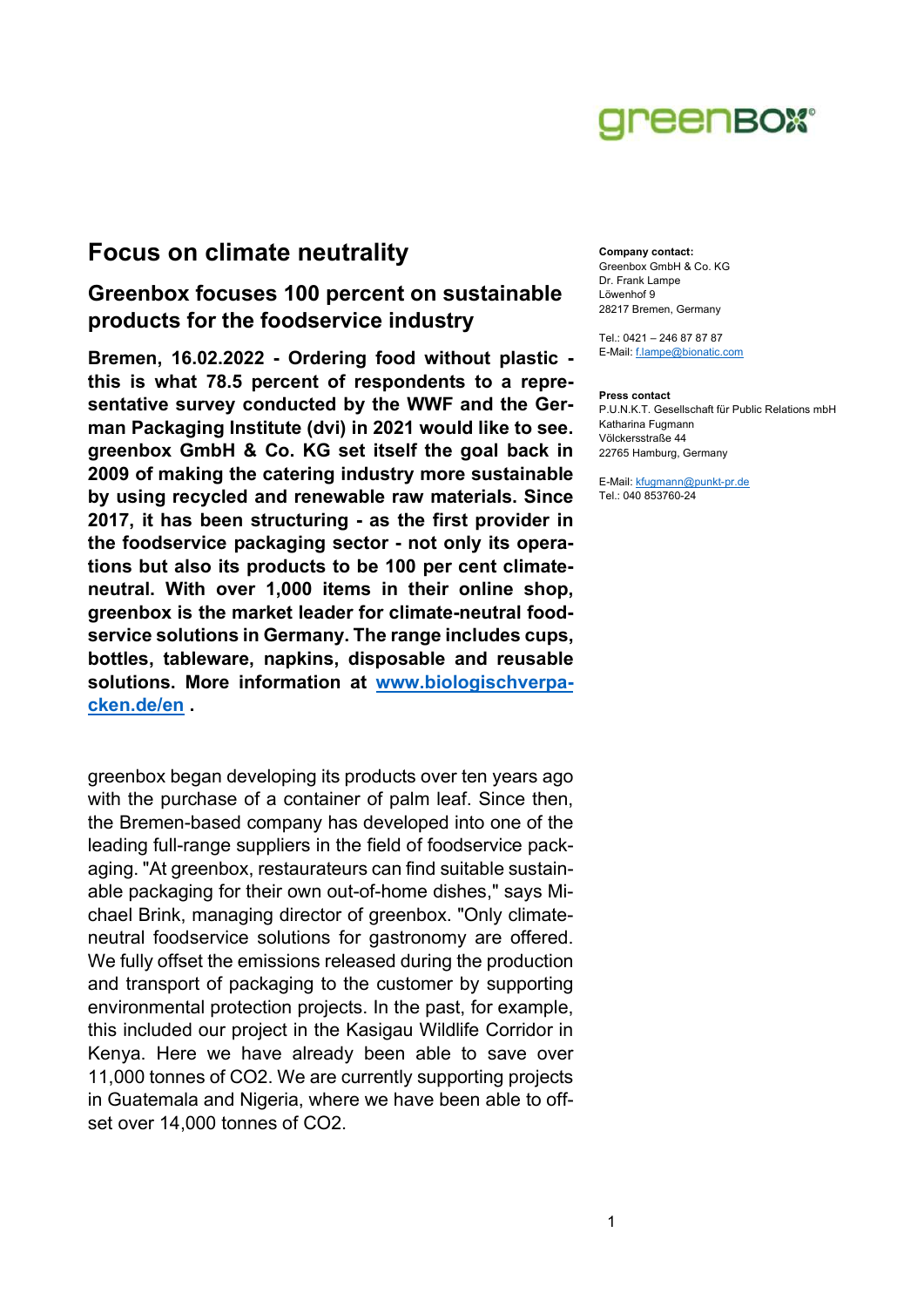

## Replace plastic packaging with an environmentally friendly solution

The European Union's single-use plastic (SUPD) ban has been in force since summer 2021. This bans certain singleuse plastic products, such as cotton buds, drinking straws, plastic cutlery and plates, which must now be replaced with sustainable alternatives. greenbox offers the solution here: catering businesses can replace their soup cups, burger boxes, carrier bags, cutlery and napkins with sustainable alternatives. For the products, greenbox uses e.g. sugar cane, bamboo or palm leaf as natural raw materials. Thus, there is an environmentally friendly solution for almost every conventional plastic packaging.

"Our palm leaf disposable tableware, which is a natural waste product, should be highlighted," says Michael Brink. "From the palm leaves that have fallen off, we produce bowls and plates, for example, with low energy input and without additional coatings, which can be disposed of on the compost heap after use. We completely offset transport-related CO2 emissions." In the interest of transparency and open communication with customers and service providers, greenbox is a member of the Federal Association for Sustainable Business (BNW) and the Partnership for Environmental Enterprises. In addition, the company is certified with the EcoStep seal, which checks the organisational structure and internal processes every two years for criteria such as quality management, environmental management and occupational health and safety. "At greenbox, we think of sustainability for the foodservice sector holistically. Catering businesses can easily order the right solution for them - in smaller and larger quantities - via our online shop. In addition, we can guarantee constant product availability and short delivery times thanks to our European production sites," says Michael Brink.

#### Company contact:

Greenbox GmbH & Co. KG Dr. Frank Lampe Löwenhof 9 28217 Bremen, Germany

Tel.: 0421 – 246 87 87 87 E-Mail: f.lampe@bionatic.com

#### Press contact

P.U.N.K.T. Gesellschaft für Public Relations mbH Katharina Fugmann Völckersstraße 44 22765 Hamburg, Germany

E-Mail: kfugmann@punkt-pr.de Tel.: 040 853760-24